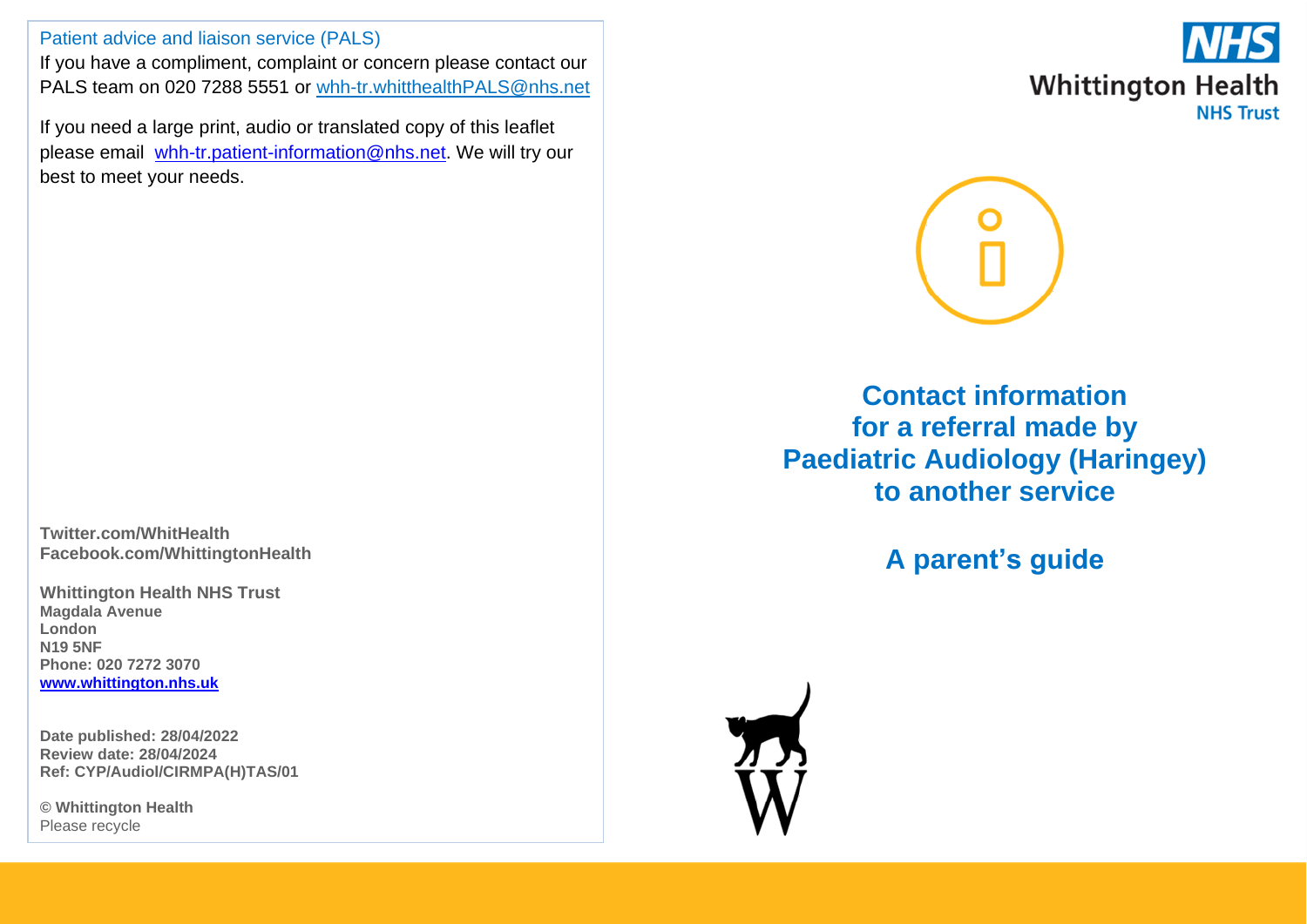# **Important Information**

- $\Box$  Your child has been referred to an alternative department for further management of their hearing and has been discharged from our service.
- $\Box$  Your child has been referred to another service for further management of other concerns that you have raised and will continue to be monitored by our Audiology team with regards to their hearing.
- $\Box$  Your child has been referred to another service for further management of other concerns that you have raised and has been discharged from our Audiology services after passing their hearing assessment today.

Please contact the department(s) ticked below if you have not heard anything for four weeks after receiving your report. Alternatively, you can contact our admin team on **020 3224 4698**.

# **AUDIOLOGY**

## **Barnet & Enfield Paediatric Audiology**

Paediatric Audiology & Audiovestibular Medicine Children's Services (Management) Edgware Community Hospital Burnt Oak Broadway, Edgware HA8 0AD Tel: 0203 316 8080 Email: [paediatric.audiology@nhs.net](mailto:paediatric.audiology@nhs.net)

### **Royal National ENT & Eastman Dental Hospitals Paediatric Audiology**

UCLH / Royal National ENT & Eastman Dental Hospitals

47-49 Huntley Street, London WC1E 6DG

Email: [uclh.appointments@nhs.net](mailto:uclh.appointments@nhs.net)

uclh.paedsaym.enquiries@nhs.net

Tel: 0203 447 9393 (option 5) 0203 456 2300

# **OTHER SERVICES**

### **Haringey Child Development Centre (CDC)**  Block G1, St Ann's Hospital St Ann's Road London N15 3TH Email: [whh-tr.compaed-har@nhs.net](mailto:whh-tr.compaed-har@nhs.net)

- **Enfield Child Development Centre** Cedar House St Michael's Site Enfield EN2 0AD Tel: 0208 702 3000
- **Child & Adolescent Mental Health Service (CAMHS) St Ann's Hospital** – 0208 702 3000 **Enfield** – 0208 702 5100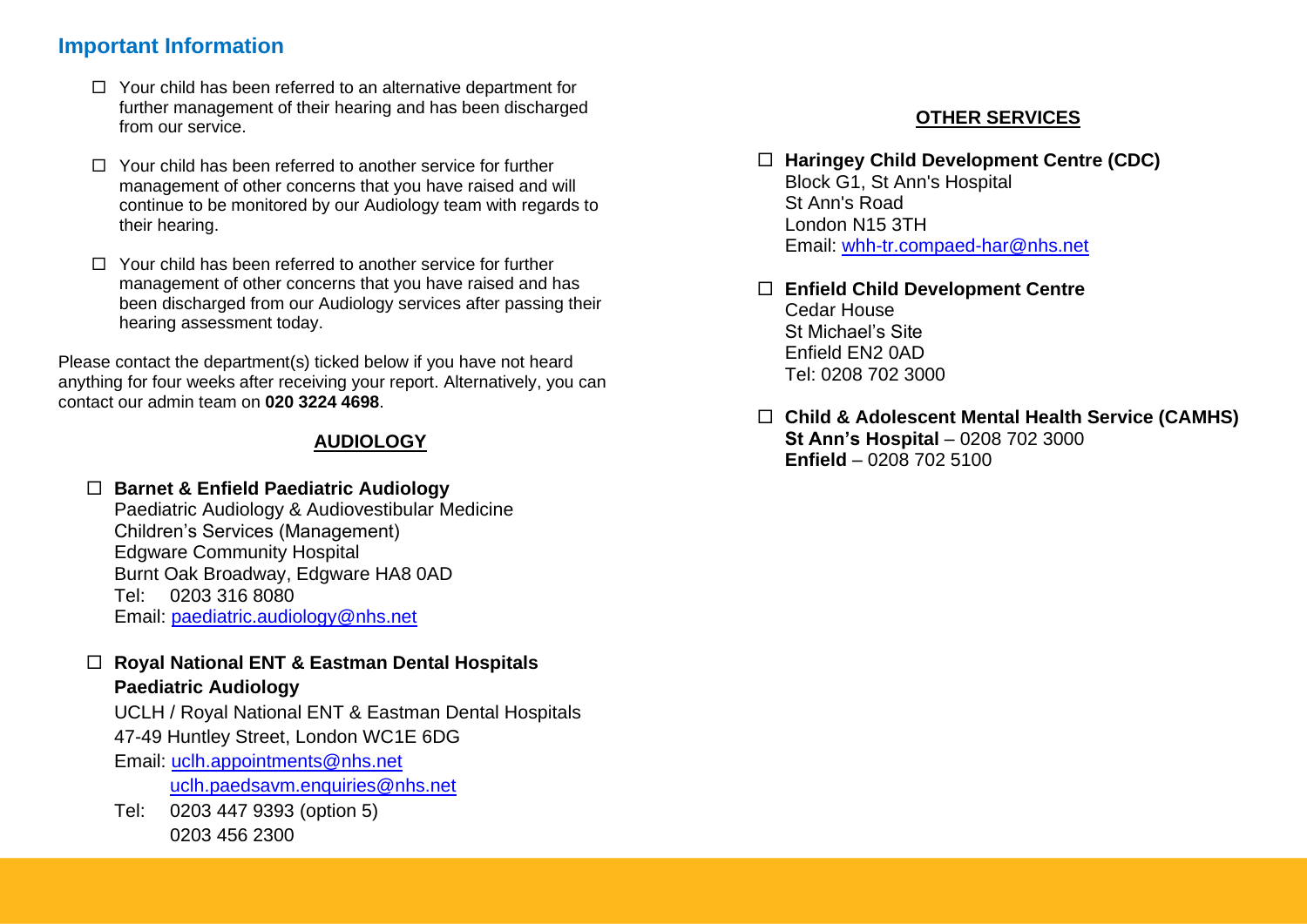# **COCHLEAR IMPLANT SERVICES**

## **GOSH Cochlear Implant Team**

Cochlear Implant Department Great Ormond Street Hospital Great Ormond Street, London WC1N 3JH Tel: 020 7405 9200 x8316/5405 Website: [https://www.gosh.nhs.uk/wards-and](https://www.gosh.nhs.uk/wards-and-departments/departments/clinical-specialties/cochlear-implant-information-parents-and-visitors/cochlear-implant-programme/)[departments/departments/clinical-specialties/cochlear](https://www.gosh.nhs.uk/wards-and-departments/departments/clinical-specialties/cochlear-implant-information-parents-and-visitors/cochlear-implant-programme/)[implant-information-parents-and-visitors/cochlear-implant](https://www.gosh.nhs.uk/wards-and-departments/departments/clinical-specialties/cochlear-implant-information-parents-and-visitors/cochlear-implant-programme/)[programme/](https://www.gosh.nhs.uk/wards-and-departments/departments/clinical-specialties/cochlear-implant-information-parents-and-visitors/cochlear-implant-programme/)

## **UCLH Cochlear Implant Team**

Auditory Implants Team The Royal National ENT and Eastman Dental Hospitals 47-49 Huntley Street London WC1E 6DG Tel: 020 3456 5001 x5002 Email: [uclh.enquiry.cioffice@nhs.net](mailto:uclh.enquiry.cioffice@nhs.net)

#### **Guys' and St Thomas' Hospital Cochlear Implant Team**

Hearing Implant Center St Thomas' Hospital 2nd floor, Lambeth Wing Westminster Bridge Road London SE1 7EH Tel: 020 7188 6245 Email: [gst-tr.hearingimplants@nhs.net](mailto:gst-tr.hearingimplants@nhs.net)

# **Great Ormond Street Hospital Paediatric Audiology** Audiology Team Great Ormond Street Hospital Great Ormond Street London WC1N 3JH Email: [gos-tr.avm@nhs.net](mailto:gos-tr.avm@nhs.net) Tel: 020 7405 9200 x5405

## **EAR, NOSE AND THROAT (ENT)**

# **WHITTINGTON HOSPITAL ENT**

ENT Department Whittington Hospital Magdala Avenue London N19 5NF Tel: 020 7288 5580

# **CHASE FARM HOSPITAL ENT**

ENT Department, Chase Farm Hospital 127 The Ridgeway Enfield EN2 8JL Email: [rf-tr.oacpod5@nhs.net](mailto:rf-tr.oacpod5@nhs.net) Email: [rf-tr.ENTsecsCFH@nhs.net](mailto:rf-tr.ENTsecsCFH@nhs.net) Tel: 0208 375 1926

# **Royal Free Hospital ENT**

Paediatric ENT Consultant Royal Free Hospital Pond Street London NW3 2QG Email: [rf.entadmin@nhs.net](mailto:rf.entadmin@nhs.net)